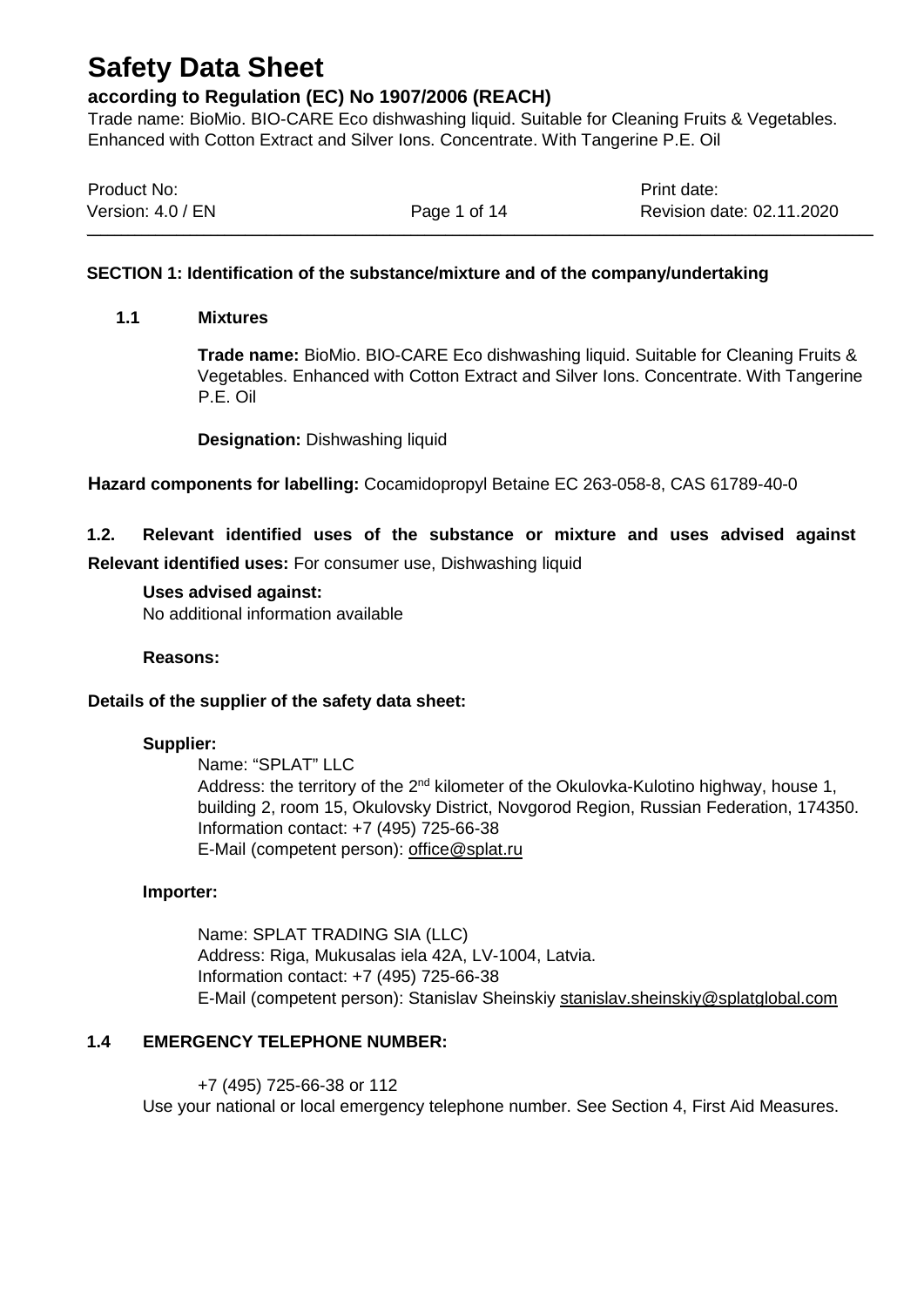### **according to Regulation (EC) No 1907/2006 (REACH)**

Trade name: BioMio. BIO-CARE Eco dishwashing liquid. Suitable for Cleaning Fruits & Vegetables. Enhanced with Cotton Extract and Silver Ions. Concentrate. With Tangerine P.E. Oil

| Product No:       |              | Print date:               |
|-------------------|--------------|---------------------------|
| Version: 4.0 / EN | Page 2 of 14 | Revision date: 02.11.2020 |

#### **SECTION 2: Hazards identification**

#### **2.1. Classification of the substance or mixture:**

| Classification according to Regulation (EC) No 1272/2008<br><b>ICLP1</b> | <b>GCL</b>     | <b>Classification</b><br>procedure |
|--------------------------------------------------------------------------|----------------|------------------------------------|
| H317 Skin Sens. 1                                                        | $C \ge 1 \%$ : | <b>Calculation method</b>          |

#### **Additional information:**

*Full text of H- and EUH-phrases: see SECTION 16.* 

### **Labelling according to Regulation (EC) No 1272/2008 [CLP/GHS]**

#### **Hazard pictograms**



## **Signal word:**

Warning

#### **Hazard statements:**

*H317* May cause an allergic skin reaction

#### **Precautionary statements Prevention:**

*P261* Avoid breathing dust/fume/gas/mist/vapours/spray

#### **Precautionary Statement Response**:

*P302 + P352* IF ON SKIN: Wash with plenty of water *P333 + P313* If skin irritation occurs: Get medical advice/attention.

#### **Precautionary Statement Disposal**

P501 Dispose of contents/ container in accordance with the local waste management system.

#### **Supplemental Hazard information:**

#### **Special rules for supplemental label elements for certain mixtures:**

EUH208 — Contains Citrus Reticulata Oil. May produce an allergic reaction.

EUH208 — Contains Limonene. May produce an allergic reaction.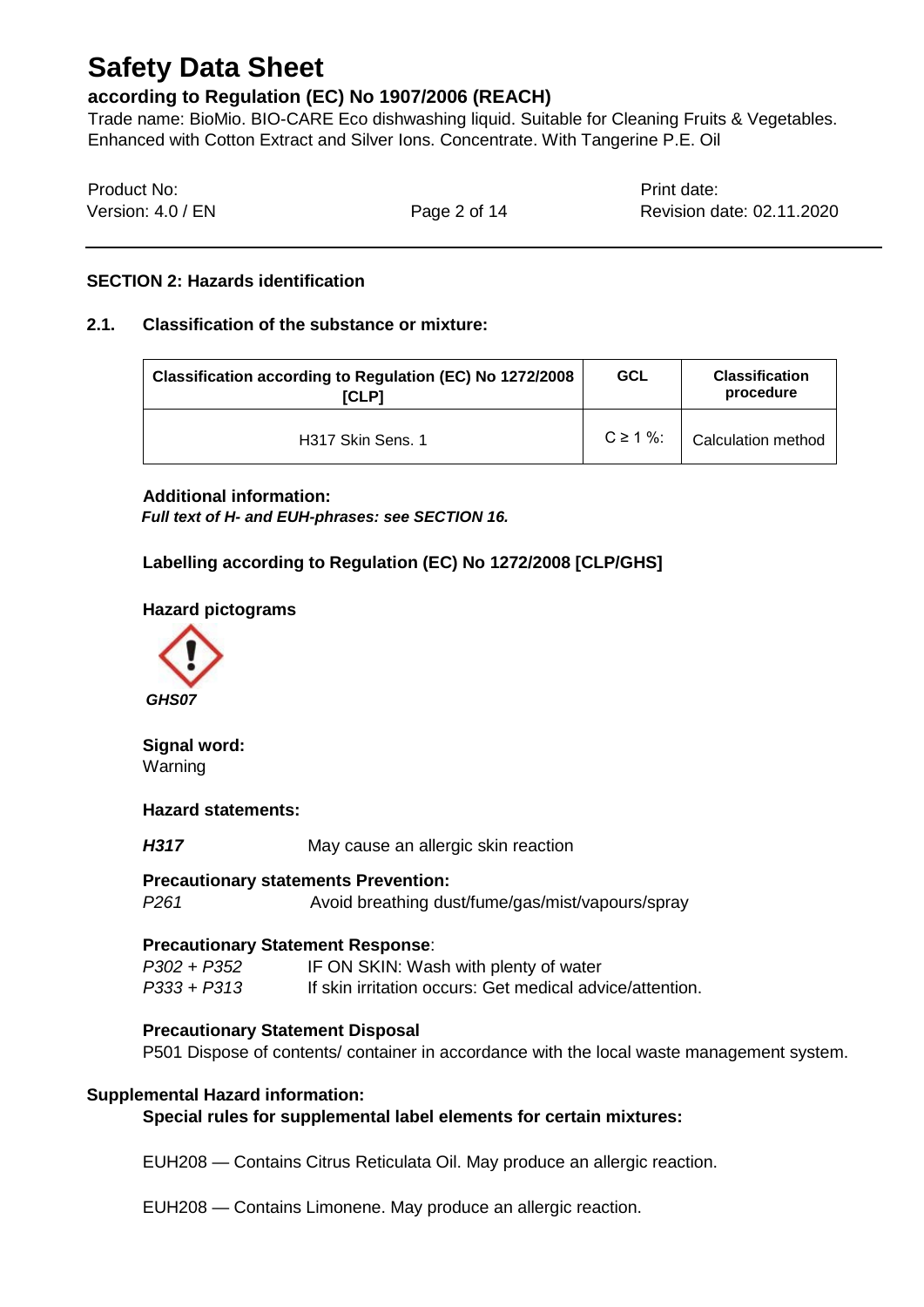### **according to Regulation (EC) No 1907/2006 (REACH)**

Trade name: BioMio. BIO-CARE Eco dishwashing liquid. Suitable for Cleaning Fruits & Vegetables. Enhanced with Cotton Extract and Silver Ions. Concentrate. With Tangerine P.E. Oil

Product No: Product No: Product No: Print date: Version: 4.0 / EN Page 3 of 14 Revision date: 02.11.2020 **2.3 Other hazards Adverse physicochemical effects**: None

### **Adverse human health effects and symptoms**: None

**Adverse environmental effects**: None

#### **Other adverse hazards:** None

To our knowledge, this product does not present any particular risk, provided it is handled in accordance with good occupational hygiene and safety practice.

**\_\_\_\_\_\_\_\_\_\_\_\_\_\_\_\_\_\_\_\_\_\_\_\_\_\_\_\_\_\_\_\_\_\_\_\_\_\_\_\_\_\_\_\_\_\_\_\_\_\_\_\_\_\_\_\_\_\_\_\_\_\_\_\_\_\_\_\_\_\_\_\_\_\_\_\_\_\_\_\_\_\_\_**

#### **SECTION 3. Composition/information on ingredients**

#### **3.1 Substances**

not applicable

#### **3.2 Mixtures**

#### **Description of the mixture:**

BioMio. BIO-CARE Eco dishwashing liquid. Suitable for Cleaning Fruits & Vegetables. Enhanced with Cotton Extract and Silver Ions. Concentrate. With Tangerine P.E. Oil

#### **Ingredients:**

| Substance name                                          | CAS No.     | EC No.    | Concentration | <b>Classification according</b><br>Regulation (EC) No. 1272<br>[CLP]                      | SCL and/or M-factor                                                                                 |
|---------------------------------------------------------|-------------|-----------|---------------|-------------------------------------------------------------------------------------------|-----------------------------------------------------------------------------------------------------|
| Sodium Coco-Sulfate                                     | 68955-19-1  | 273-257-1 | 5-15 %        | H315 Skin Irrit. 2, H318<br>Eye Dam. 1, H412, Aquatic<br>Chronic 3                        | Eye Irrit. 2; : 10 % $\leq$<br>$C < 20 %$ , Eye<br>Dam. 1; : $C \ge 20 \%$                          |
| D-lucopyranose,<br>oligomers, decyl octyl<br>glycosides | 68515-73-1  | 500-220-1 | $< 5 \%$      | H318 Eye Dam. 1                                                                           |                                                                                                     |
| Alkylpolyglycoside C10-16                               | 110615-47-9 | 600-975-8 | &5%           | H318 Eye Dam. 1 H315<br>Skin Irrit. 2                                                     | Eye Dam. $1: C >$<br>30 %<br>Eye Dam. 1; : 12 %<br>$< C \leq 30 \%$<br>Skin Irrit. $2: C >$<br>30 % |
| <b>Cocamidopropyl Betaine</b>                           | 61789-40-0  | 263-058-8 | &5%           | H315 Skin Irrit. 2, H317<br>Skin Sens. 1, H319 Eye<br>Irrit. 2, H412<br>Aquatic Chronic 3 |                                                                                                     |
| Sodium<br>Cocoamphoacetate                              | 90387-76-1  | 291-352-6 | $< 5 \%$      | H319 Eye Irrit. 2                                                                         |                                                                                                     |
| Benzyl Alcohol                                          | 100-51-6    | 202-859-9 | $< 0.4 \%$    | H302 Acute Tox. 3.1, H332<br>Acute Tox. 4                                                 | Acute Tox. $4 > 1$ %                                                                                |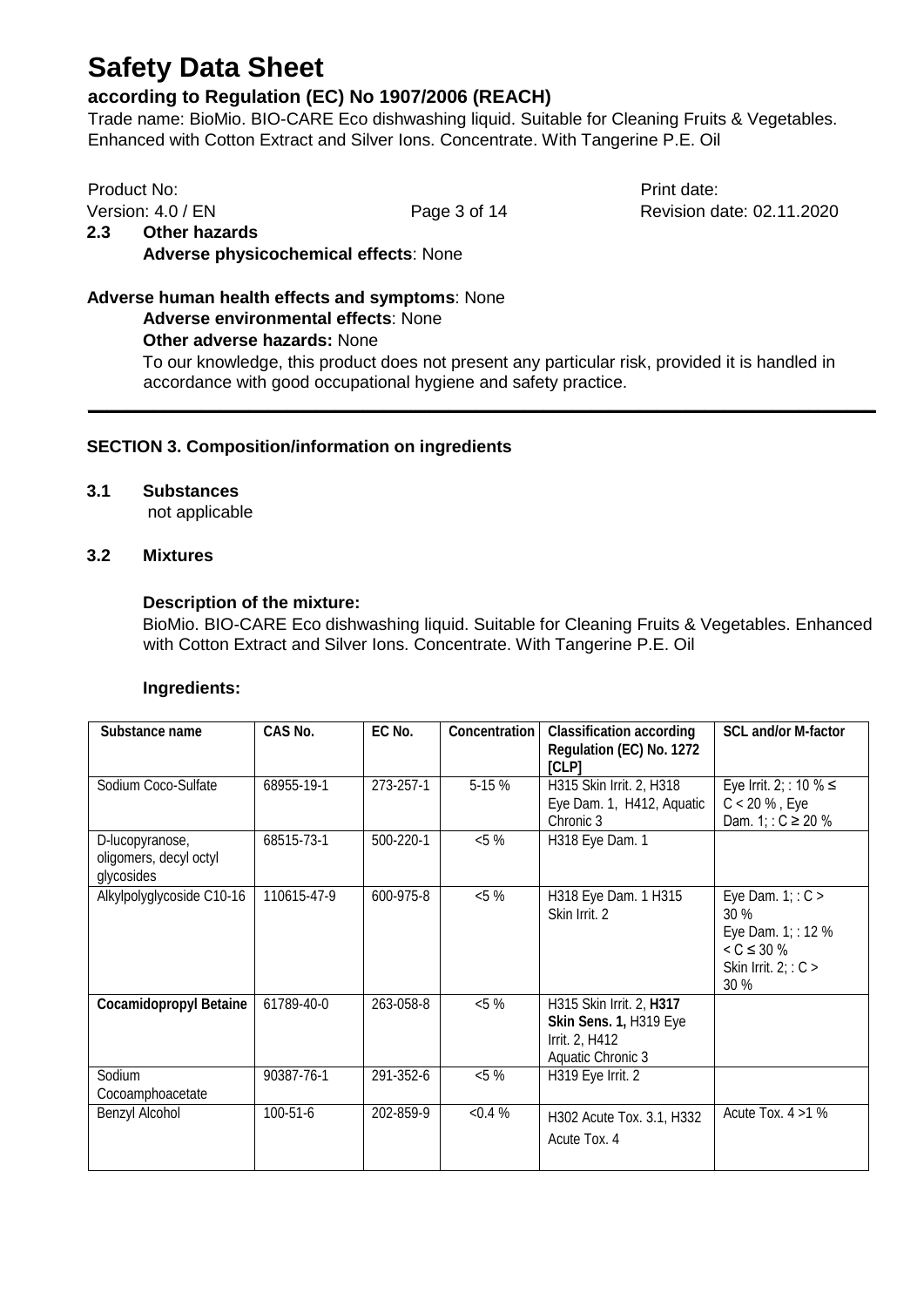## **according to Regulation (EC) No 1907/2006 (REACH)**

Trade name: BioMio. BIO-CARE Eco dishwashing liquid. Suitable for Cleaning Fruits & Vegetables. Enhanced with Cotton Extract and Silver Ions. Concentrate. With Tangerine P.E. Oil

| Product No:                  |            |           |              | Print date:                                                                                                        |                           |
|------------------------------|------------|-----------|--------------|--------------------------------------------------------------------------------------------------------------------|---------------------------|
| Version: 4.0 / EN            |            |           | Page 4 of 14 |                                                                                                                    | Revision date: 02.11.2020 |
| Citrus Reticulata Oil        | 93686-22-7 | 297-672-2 | $< 5 \%$     | H226 Flam. Liq. 3,<br>H304 Asp. Tox. 1,<br>H315 Skin Irrit. 2, H317<br>Skin Sens. 1, H411 Aquatic<br>Chronic 2     |                           |
| Disodium Cocoyl<br>Glutamate | 68187-30-4 | 269-085-1 | $< 5 \%$     | H319 Eye Irrit. 2, H412<br>Aquatic Chronic 3                                                                       |                           |
| <b>Silver Citrate</b>        | 126-45-4   | 204-786-8 | $< 5 \%$     | H315 Skin Irrit. 2, H319<br>Eye Irrit. 2, H335 STOT SE                                                             |                           |
| Limonene                     | 5989-27-5  | 227-813-5 | 0.44%        | H226 Flam. Liq. 3, H315<br>Skin Irrit. 2, H317 Skin<br>Sens. 1, H400 Aquatic<br>Acute 1, H410 Aquatic<br>Chronic 1 |                           |

#### **Additional information:**

*Full text of H- and EUH-phrases: see SECTION 16. This mixture does not contain substances fulfilling the criteria of hazard class "acute toxicity" according to CLP regulation.* 

#### **SECTION 4: First aid measures**

#### **4.1 Description of first aid measures**

 **General information:** If you feel unwell, seek medical advice (show the label where possible).

**Following inhalation:** Not expected to present a significant hazard under anticipated conditions of normal use.

**Following skin contact:** Wash skin with plenty of water.

**Following eye contact:** Rinse eyes with water as a precaution.

**Following ingestion:** Not expected to present a significant hazard under anticipated conditions of normal use. Rinse mouth.

#### **4.2 Most important symptoms and effects, both acute and delayed**

Symptoms: If skin irritation occurs: Get medical advice/attention.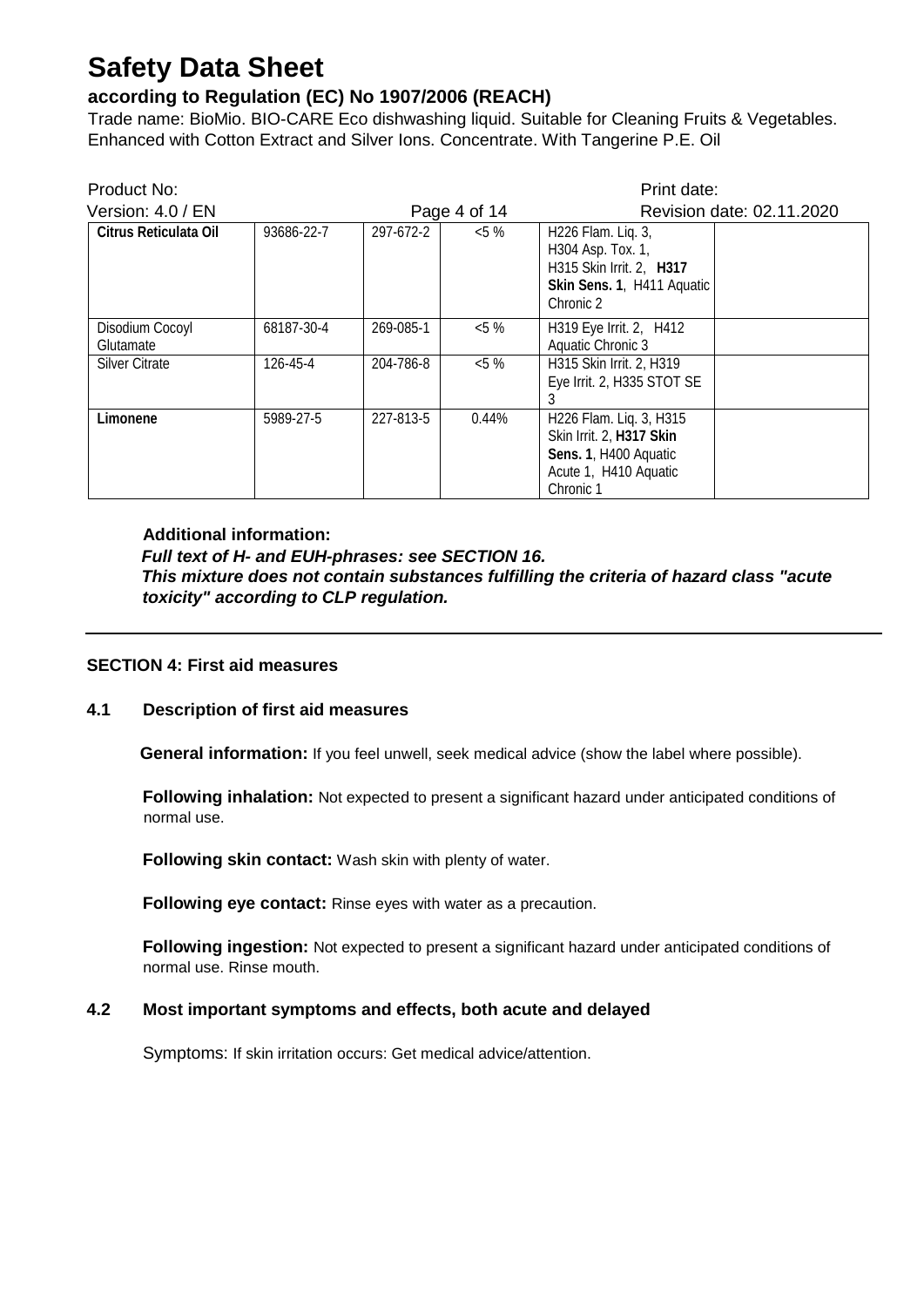### **according to Regulation (EC) No 1907/2006 (REACH)**

Trade name: BioMio. BIO-CARE Eco dishwashing liquid. Suitable for Cleaning Fruits & Vegetables. Enhanced with Cotton Extract and Silver Ions. Concentrate. With Tangerine P.E. Oil

| Product No:       |              | Print date:               |
|-------------------|--------------|---------------------------|
| Version: 4.0 / EN | Page 5 of 14 | Revision date: 02.11.2020 |

#### **SECTION 5: Firefighting measures**

#### **5.1 Extinguishing media**

Suitable extinguishing media

Water spray. Dry powder. Foam. Carbon dioxide.

**5.2 Special hazards arising from the substance or mixture**  Hazardous combustion products. The product is not flammable.

#### **5.3 Advice for fire-fighters**

Use extinguishing media appropriate for surrounding fire.

#### **SECTION 6: Accidental release measures**

#### **6.1 Personal precautions, protective equipment and emergency procedures**

#### **For non-emergency personnel**

Protective equipment: Not required for normal conditions of use. Emergency procedures: Ventilate spillage area.

#### **For emergency responders**

Personal protective equipment: Not required for normal conditions of use. For further information refer to section 8: "Exposure controls/personal protection".

#### **6.2 Environmental precautions**

Avoid release to the environment.

#### **6.3 Methods and material for containment and cleaning up**

**For containment:** Collect spillage.

**For cleaning up:** Take up liquid spill into absorbent material. Shovel into suitable and closed container for disposal. This material and its container must be disposed of in a safe way, and as per local legislation.

**Other information:** Dispose of materials at an authorized site.

**6.4 Reference to other sections:** For further information refer to section 8: "Exposure controls/personal protection". For disposal of solid materials or residues refer to section 13: "Disposal considerations". **SECTION 7: Handling and**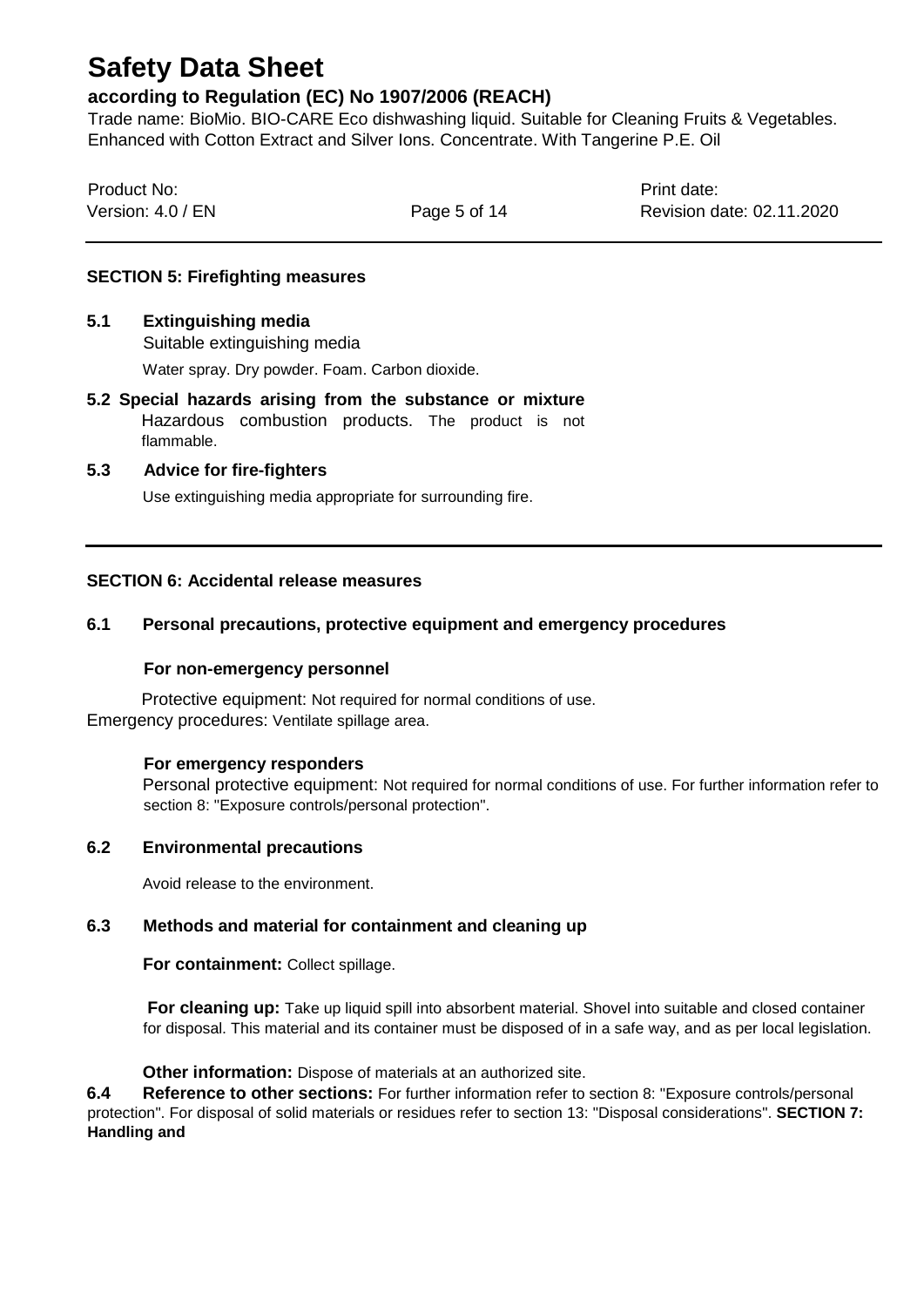### **according to Regulation (EC) No 1907/2006 (REACH)**

Trade name: BioMio. BIO-CARE Eco dishwashing liquid. Suitable for Cleaning Fruits & Vegetables. Enhanced with Cotton Extract and Silver Ions. Concentrate. With Tangerine P.E. Oil

| Product No:       |              | Print date:               |
|-------------------|--------------|---------------------------|
| Version: 4.0 / EN | Page 6 of 14 | Revision date: 02.11.2020 |

#### **SECTION 7: Handling and storage**

#### **7.1 Precautions for safe handling**

#### **Protective measures**

Advice on safe handling: Recommendations for use: apply a few drops of the product onto a damp sponge. Wash dishes and rinse thoroughly with water. After use, wash your hands thoroughly to avoid accidental ingestion – which can be dangerous to health. The product contains essential oil. In case of individual intolerance limit use or use rubber gloves.

Fire preventions: not explosive

Aerosol and dust generation preventions: No data available (no dust is formed)

Environmental precautions: No data available

#### **Advice on general occupational hygiene:**

Always wash hands after handling the product. Do not eat, drink or smoke when using this product

#### **7.2 Conditions for safe storage, including any incompatibilities**

#### **Technical measures and storage conditions:**

Always store in containers of the same material as the original packaging. Containers that have been opened must again be carefully closed tightly and stored in an upright position to prevent leakage.

Packaging materials: The bottle and heat-shrink film made of PET and flip-top made of PP

#### **Requirements for storage rooms and vessels:**

Keep at temperatures from +5 °C to +25 °C and out of reach of children. Protect from direct sunlight. When stored in cool conditions, the natural surfactant can cause a precipitation of the liquid and its turbidity.

Materials to avoid: Strong acids, highly basic compounds, potent oxidants and strong catabolic substances

#### **Further information on storage conditions:** No data available

#### **7.3 Specific end uses**

Recommendations: apply a few drops of the product onto a damp sponge. Wash dishes and rinse thoroughly with water. After use, wash your hands thoroughly to avoid accidental ingestion – which can be dangerous to health.

Specific end uses: No data available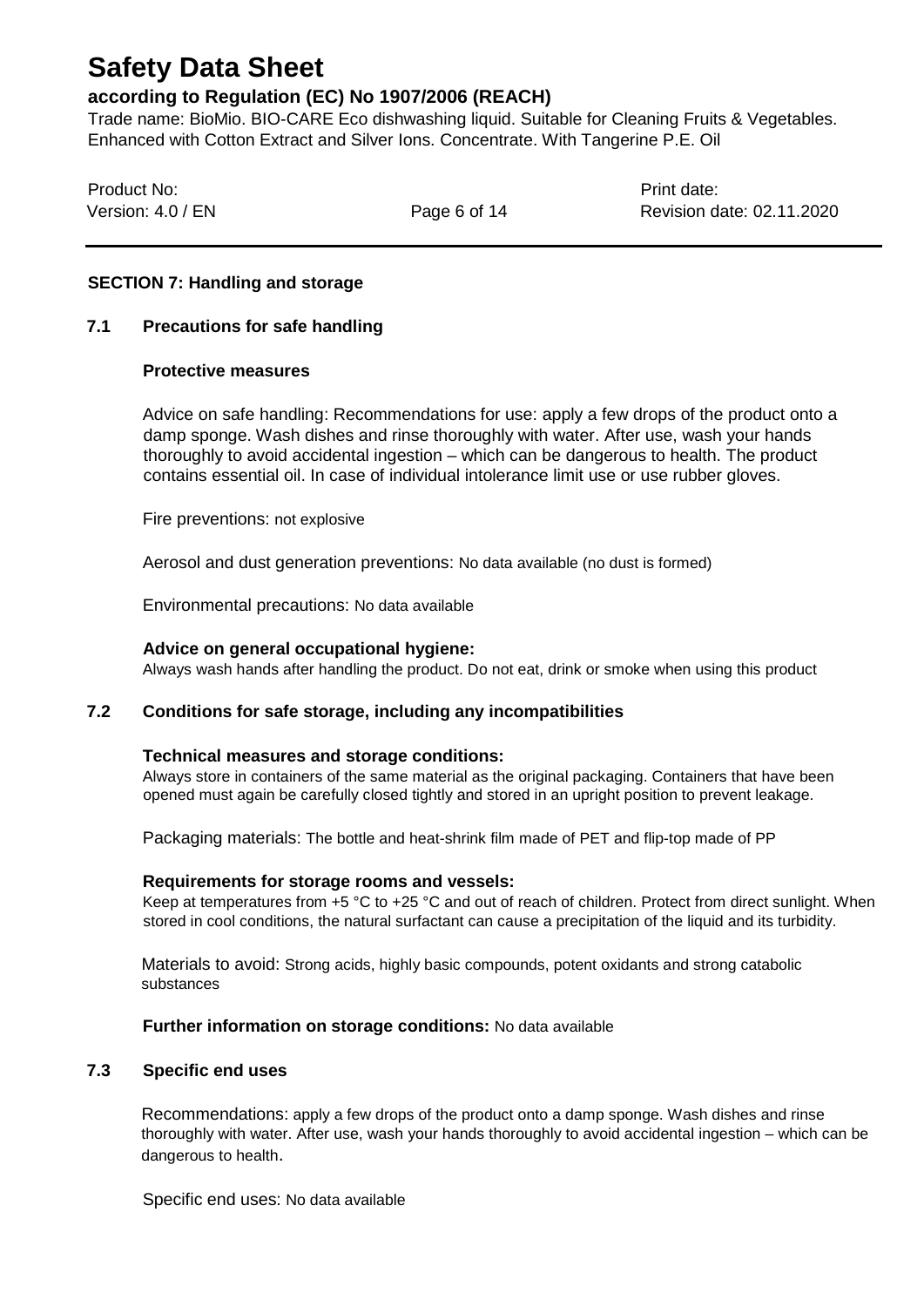### **according to Regulation (EC) No 1907/2006 (REACH)**

Trade name: BioMio. BIO-CARE Eco dishwashing liquid. Suitable for Cleaning Fruits & Vegetables. Enhanced with Cotton Extract and Silver Ions. Concentrate. With Tangerine P.E. Oil

| Product No:       |              | Print date:               |
|-------------------|--------------|---------------------------|
| Version: 4.0 / EN | Page 7 of 14 | Revision date: 02.11.2020 |

#### **SECTION 8: Exposure controls/personal protection**

In normal use, there is no need for monitoring.

- **8.1 Control parameters:** No additional information available
- **8.2 Exposure controls:** In normal use, there is no need for monitoring.

**Appropriate engineering controls:** Ensure good ventilation of the work station. Observe the general hygiene of work.

#### **Personal protective equipment**

#### **Eye / Face protection**

Suitable eye protection: Protective glasses



**Skin protection**

Hand protection:



By short-term hand contact Suitable gloves type: Nitrile gloves

Body protection: No specific body protection needed

**Respiratory protection:** No specific requirements

**Thermal hazards:** No

#### **8.2.3 Environmental exposure controls:**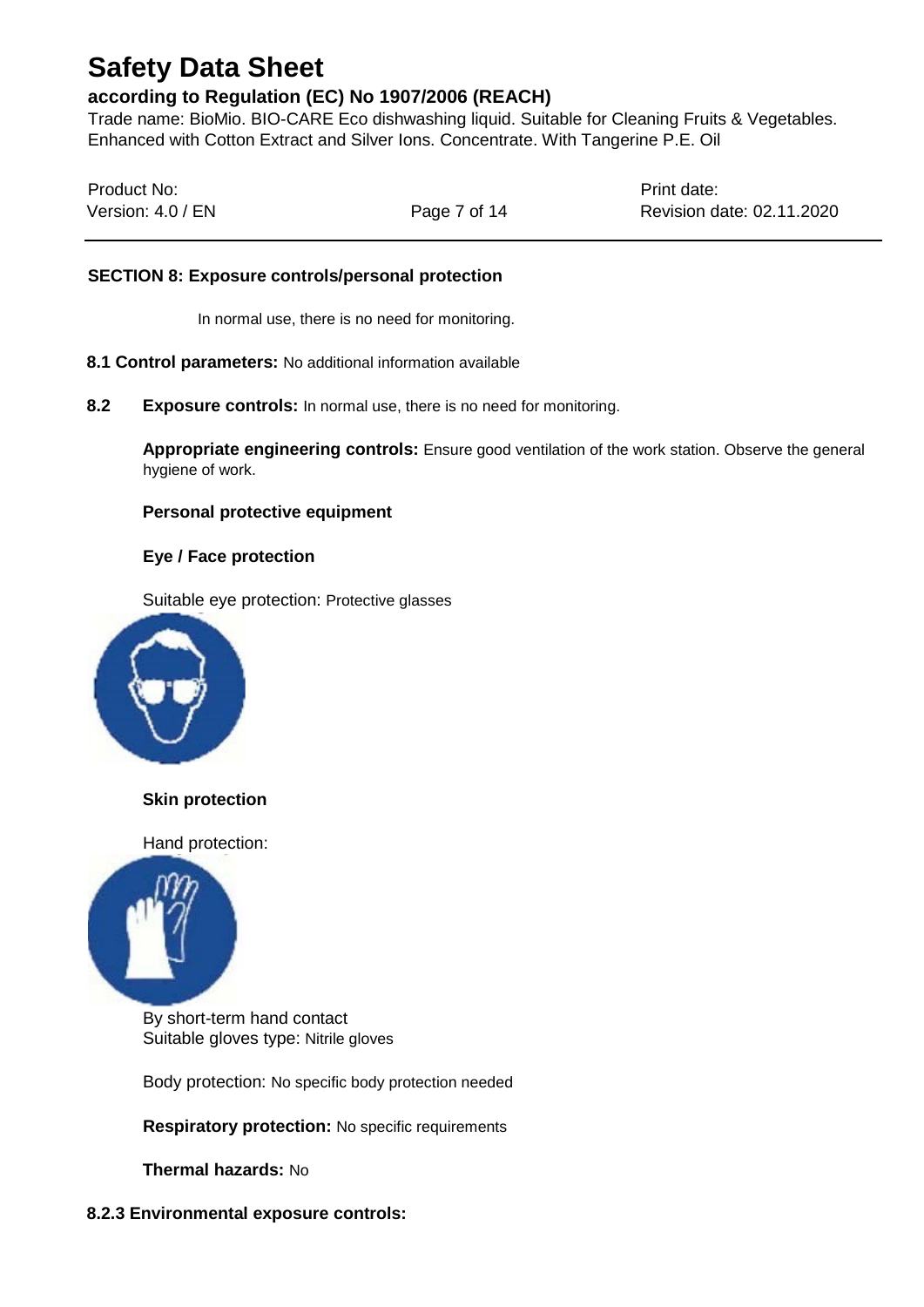### **according to Regulation (EC) No 1907/2006 (REACH)**

Trade name: BioMio. BIO-CARE Eco dishwashing liquid. Suitable for Cleaning Fruits & Vegetables. Enhanced with Cotton Extract and Silver Ions. Concentrate. With Tangerine P.E. Oil

Product No: Product No: Product No: Print date:

Version: 4.0 / EN **Page 8 of 14** Revision date: 02.11.2020

#### **Consumer exposure control**

Measures related to consumer uses of the substance (as such or in mixtures): Only use as directed. After use, wash your hands thoroughly to avoid accidental ingestion – which can be dangerous to health. In case of contact with eyes, rinse immediately with water. If swallowed, seek medical advice and show the package.

#### **SECTION 9. Physical and chemical properties**

#### **9.1 Information on basic physical and chemical properties**

#### **Appearance**

**Physical state:** Liquid **Colour:** Clear/Light yellow/yellow **Odour:** Tangerine **Colour threshold**: No data available

|                                     | <b>Value</b>                        | <b>Concentration</b> | <b>Remark</b> |
|-------------------------------------|-------------------------------------|----------------------|---------------|
| рH                                  | $3,3-5,5$                           | 100 %                |               |
| <b>Melting point/freezing point</b> | No data available                   |                      |               |
| Initial boiling point/boiling range | No data available                   |                      |               |
| <b>Flash point</b>                  | No data available                   |                      |               |
| <b>Evaporation rate</b>             | No data available                   |                      |               |
| <b>Flammability (solid, gas)</b>    | Not applicable                      |                      |               |
| <b>Upper/lower flammability or</b>  | Not applicable                      |                      |               |
| explosive limits                    |                                     |                      |               |
| Vapour pressure                     | No data available                   |                      |               |
| <b>Vapour density</b>               | No data available                   |                      |               |
| <b>Relative density</b>             | No data available                   |                      |               |
| Solubility(ies)                     | No data available                   |                      |               |
| <b>Partition coefficient:</b>       | No data                             |                      |               |
| n-octanol/water                     | available                           |                      |               |
|                                     | No data                             |                      |               |
|                                     | available                           |                      |               |
| <b>Auto-ignition temperature</b>    | No data available                   |                      |               |
| <b>Decomposition temperature</b>    | No data available                   |                      |               |
| <b>Viscosity</b>                    |                                     |                      |               |
| <b>Viscosity, dynamic</b>           | $1200 - 5000$ cPs                   |                      |               |
| <b>Viscosity, cinematic</b>         | No data available                   |                      |               |
| <b>Explosive properties</b>         | Product is not explosive            |                      |               |
| <b>Oxidising properties</b>         | Oxidising liquids Not<br>applicable |                      |               |

#### **9.2 Other information:**

**Physical hazards:** Hazard class is not applicable.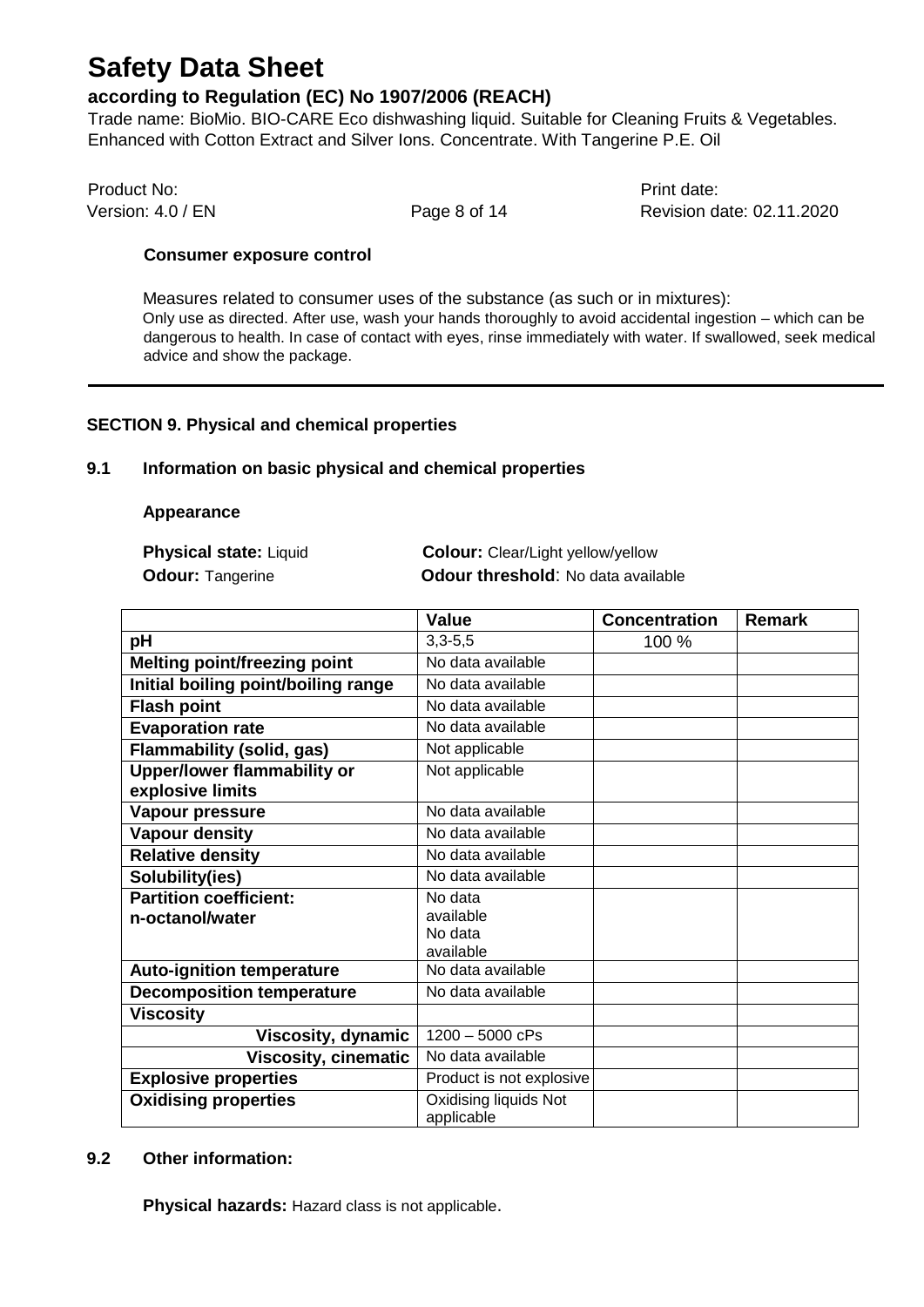## **according to Regulation (EC) No 1907/2006 (REACH)**

Trade name: BioMio. BIO-CARE Eco dishwashing liquid. Suitable for Cleaning Fruits & Vegetables. Enhanced with Cotton Extract and Silver Ions. Concentrate. With Tangerine P.E. Oil

| Product No: | Version: 4.0 / EN<br><b>Explosives</b> | Page 9 of 14                                                             | Print date:<br>Revision date: 02.11.2020 |
|-------------|----------------------------------------|--------------------------------------------------------------------------|------------------------------------------|
|             |                                        | Justification for data waiving: Hazard class is not applicable.          |                                          |
|             | <b>Flammable gases</b>                 |                                                                          |                                          |
|             |                                        | Justification for data waiving: Hazard class is not applicable           |                                          |
|             | <b>Flammable aerosols</b>              |                                                                          |                                          |
|             |                                        | <b>Justification for data waiving:</b> Hazard class is not applicable.   |                                          |
|             | <b>Oxidising gases</b>                 |                                                                          |                                          |
|             |                                        | Justification for data waiving: Hazard class is not applicable           |                                          |
|             | Gases under pressure                   |                                                                          |                                          |
|             |                                        | Justification for data waiving: Hazard class is not applicable           |                                          |
|             | <b>Flammable liquids</b>               |                                                                          |                                          |
|             |                                        | Justification for data waiving: Hazard class is not applicable           |                                          |
|             | <b>Flammable solids</b>                |                                                                          |                                          |
|             |                                        | Justification for data waiving: Hazard class is not applicable           |                                          |
|             |                                        | <b>Self-reactive substances and mixtures</b>                             |                                          |
|             |                                        | Justification for data waiving: Hazard class is not applicable           |                                          |
|             | <b>Pyrophoric liquids</b>              |                                                                          |                                          |
|             |                                        | Justification for data waiving: Hazard class is not applicable           |                                          |
|             | <b>Pyrophoric solids</b>               |                                                                          |                                          |
|             |                                        | Justification for data waiving: Hazard class is not applicable           |                                          |
|             |                                        | <b>Self-heating substances and mixtures</b>                              |                                          |
|             |                                        | Justification for data waiving: Hazard class is not applicable           |                                          |
|             |                                        | Substances or mixtures which, in contact with water emit flammable gases |                                          |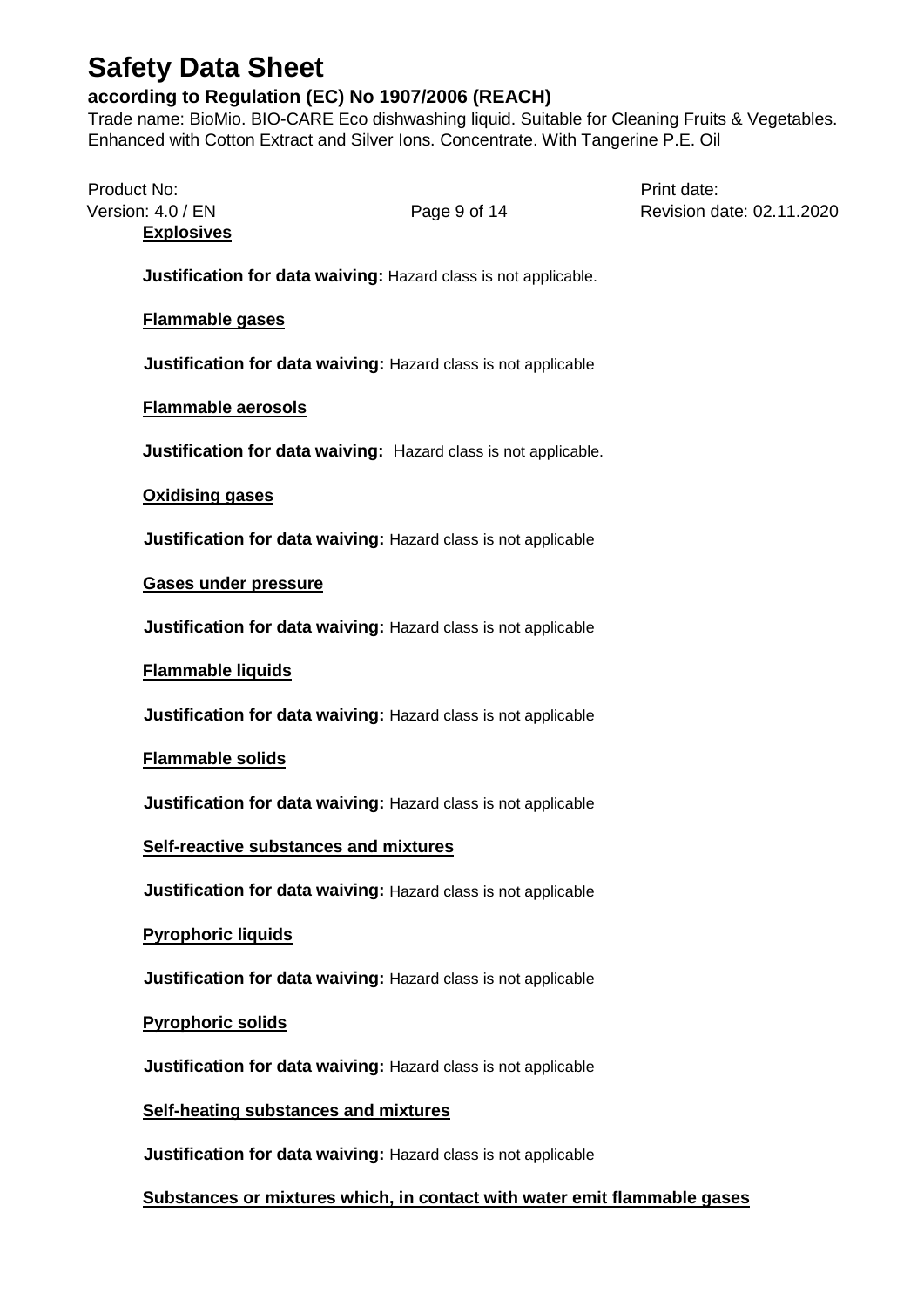### **according to Regulation (EC) No 1907/2006 (REACH)**

Trade name: BioMio. BIO-CARE Eco dishwashing liquid. Suitable for Cleaning Fruits & Vegetables. Enhanced with Cotton Extract and Silver Ions. Concentrate. With Tangerine P.E. Oil

Product No: **Product No:** Product No: Version: 4.0 / EN **Page 10 of 14** Revision date: 02.11.2020 **Justification for data waiving:** Hazard class is not applicable

#### **Oxidising liquids**

**Justification for data waiving:** Hazard class is not applicable

#### **Oxidising solids**

**Justification for data waiving:** Hazard class is not applicable

#### **Metal corrosion**

**Justification for data waiving:** Hazard class is not applicable

#### **SECTION 10: Stability and reactivity**

**10.1 Reactivity**  The product is non-reactive under normal conditions of use, storage and transport.

#### **10.2 Chemical stability**  Stable under normal conditions.

**10.3 Possibility of hazardous reactions**  No dangerous reactions known under normal conditions of use.

#### **10.4 Conditions to avoid:**

None under recommended storage and handling conditions (see section 7).

- **10.5 Incompatible materials:**  Strong acids, highly basic compounds, potent oxidants and strong catabolic substances.
- **10.6 Hazardous decomposition products:** Under normal conditions of storage and use, hazardous decomposition products should not be produced.

#### **SECTION 11: Toxicological information**

#### **Toxicokinetics, metabolism and distribution**

#### **11.1 Information on toxicological effects**

#### **Product Information**

Information on likely routes of exposure/ Delayed and immediate effects as well as chronic effects from short and long-term exposure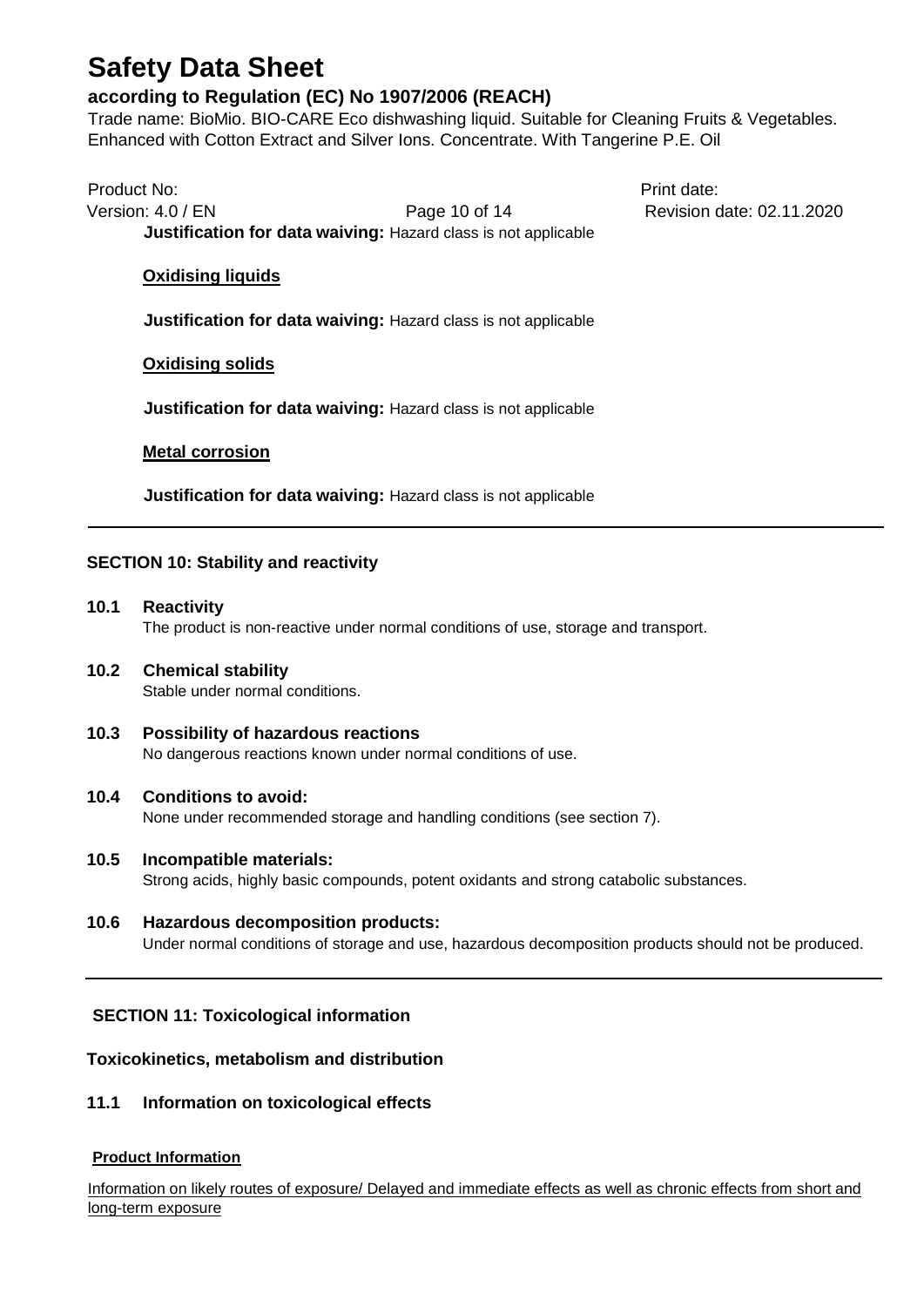### **according to Regulation (EC) No 1907/2006 (REACH)**

Trade name: BioMio. BIO-CARE Eco dishwashing liquid. Suitable for Cleaning Fruits & Vegetables. Enhanced with Cotton Extract and Silver Ions. Concentrate. With Tangerine P.E. Oil

Product No: Product No: Product No: Product No: Print date: Version: 4.0 / EN **Page 11 of 14** Revision date: 02.11.2020

*Inhalation:* Mists and aerosols in high concentrations may irritate the respiratory system.

*Skin contact:* **May cause an allergic skin reaction.** Skin contact can cause redness, itching, irritation and pain. Severity depends on the concentration and duration of exposure. Chronic effects prolonged and repeated skin contact with solution may induce eczematoid dermatitis.

*Ingestion:* No known effect but ingestion of this product can result in nausea, vomiting, chemical burns of the mouth and perforation of the gastrointestinal tract.

*Eye contact:* Eye contact will cause stinging, blurring and tearing. Liquid in eyes will cause irritation and smarting.

Acute toxicity: No known effect. Skin corrosion/irritation: **May cause an allergic skin reaction.** Serious eye damage/eye irritation: No known effect. Skin sensitization: No known effect. Respiratory sensitization: No known effect. Germ cell mutagenicity: No known effect. Neurological Effects: No known effect. Reproductive toxicity: No known effect. Developmental toxicity: No known effect. Teratogenicity: No known effect. STOT - single exposure: No known effect. STOT - repeated exposure: No known effect. Target Organ Effects: No known effect. Aspiration hazard: No known effect. Carcinogenicity: This mixture has no evidence of carcinogenic properties.

#### **Component information**

*Hazardous substances (more than 0.1 % in the mixture) that may affect to toxicology*

| <b>Substance name</b>  | CAS no.    | Oral LD50                                       | <b>Dermal LD50</b> | <b>Inhalation LC50</b> |
|------------------------|------------|-------------------------------------------------|--------------------|------------------------|
| <b>Decyl Glucoside</b> | 68515-73-1 | $>$ 2000 mg/kg (OECD<br>Guideline 401) mg/kg bw | $>$ 2000 mg/kg bw  |                        |

Assessment of irritating effects:

**May cause severe damage to the eyes.**

**Skin contact causes irritation.**

| Substance name                   | CAS no.    | Oral LD50                                     | Dermal LD50       | <b>Inhalation LC50</b> |
|----------------------------------|------------|-----------------------------------------------|-------------------|------------------------|
| Cocamidopropyl<br><b>Betaine</b> | 91844-92-7 | > 5000 mg/kg (OECD<br>Guideline 401) mg/kg bw | $>$ 2000 mg/kg bw | $>$ 20.000 mg/L        |

*Irritation/ corrosion*

Assessment of irritating effects: **May cause severe damage to the eyes.**

*Eye*

Species: rabbit

Result: **Severely irritating.**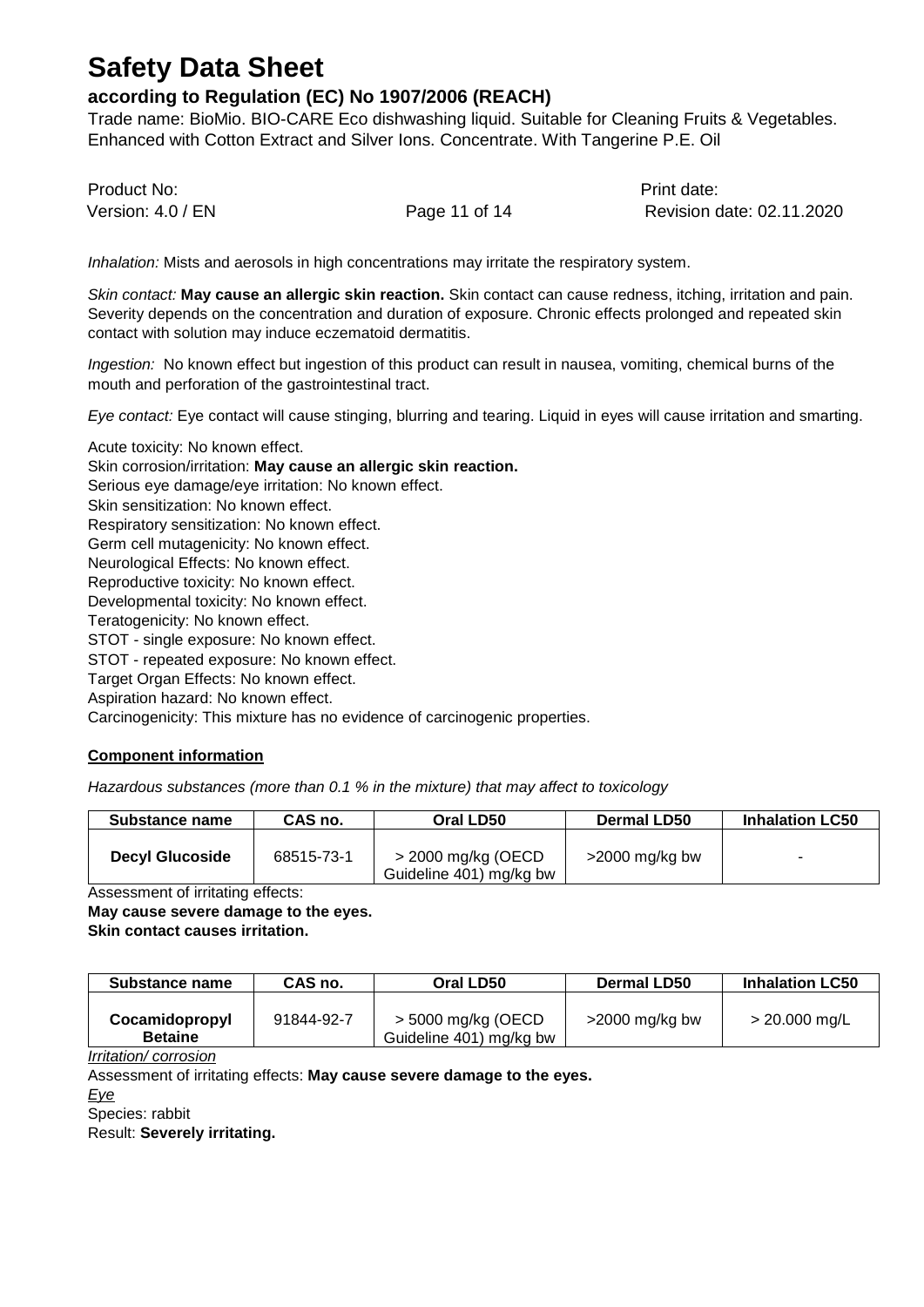## **according to Regulation (EC) No 1907/2006 (REACH)**

Trade name: BioMio. BIO-CARE Eco dishwashing liquid. Suitable for Cleaning Fruits & Vegetables. Enhanced with Cotton Extract and Silver Ions. Concentrate. With Tangerine P.E. Oil

| Product No:                                    |                     |                                  |                        | Print date:               |  |
|------------------------------------------------|---------------------|----------------------------------|------------------------|---------------------------|--|
| Version: 4.0 / EN                              |                     | Page 12 of 14                    |                        | Revision date: 02.11.2020 |  |
| Substance name                                 | CAS no.             | Oral LD50                        | <b>Dermal LD50</b>     | <b>Inhalation LC50</b>    |  |
| <b>Benzyl Alcohol</b><br>$\sim$<br>$\sim$<br>. | $100 - 51 - 6$<br>- | 1230 mg/kg bw<br>(Rat)<br>.<br>. | 2000 mg/kg<br>(Rabbit) | 8.8 mg/L<br>(Rat) 4 h     |  |

Corrosion irritation: Skin – Rabbit, 24 h: **Irritating to skin.**

Reproductive toxicity: *Effects have been observed in experimental animals.*

| Substance name | CAS no.    | Oral LD50 | <b>Dermal LD50</b>       | <b>Inhalation LC50</b> |
|----------------|------------|-----------|--------------------------|------------------------|
| Sodium Coco    | 97375-27-4 | -         | $\overline{\phantom{a}}$ | -                      |
| <b>Sulfate</b> |            |           |                          |                        |

*Skin corrosion/irritation*

Skin irritation: **May cause skin irritation.**

Serious eye damage/eye irritation

Eye irritation: **May cause eye irritation.**

#### **Citrus Reticulata Peel Oil**

Skin corrosion / irritation: **Causes skin irritation.**

Respiratory or skin sensitisation: **May cause an allergic skin reaction.**

#### **SECTION 12: Ecological information**

**Ecotoxicity:** Not regarded as dangerous for the environment. **12.1 Acute fish toxicity:** Not considered toxic to fish.

#### **12.2 Persistence and degradability**

Degradability: The product is readily biodegradable.

**12.3 Bioaccumulative potential:** The product is not bio accumulating.

**12.4 Mobility in soil:** Not relevant, due to the form of the product.

**12.5 Results of PBT and vPvB assessment:** This product does not contain any PBT or vPvB substances.

#### **12.6 Other adverse effects:** None known

#### **SECTION 13: Disposal considerations**

#### **13.1 Waste treatment methods**

Regional legislation (waste): Disposal must be done according to official regulations.

Waste treatment methods: Dispose of contents/container in accordance with licensed collector's sorting instructions.

Waste disposal recommendations: Dispose in a safe manner in accordance with local/national regulations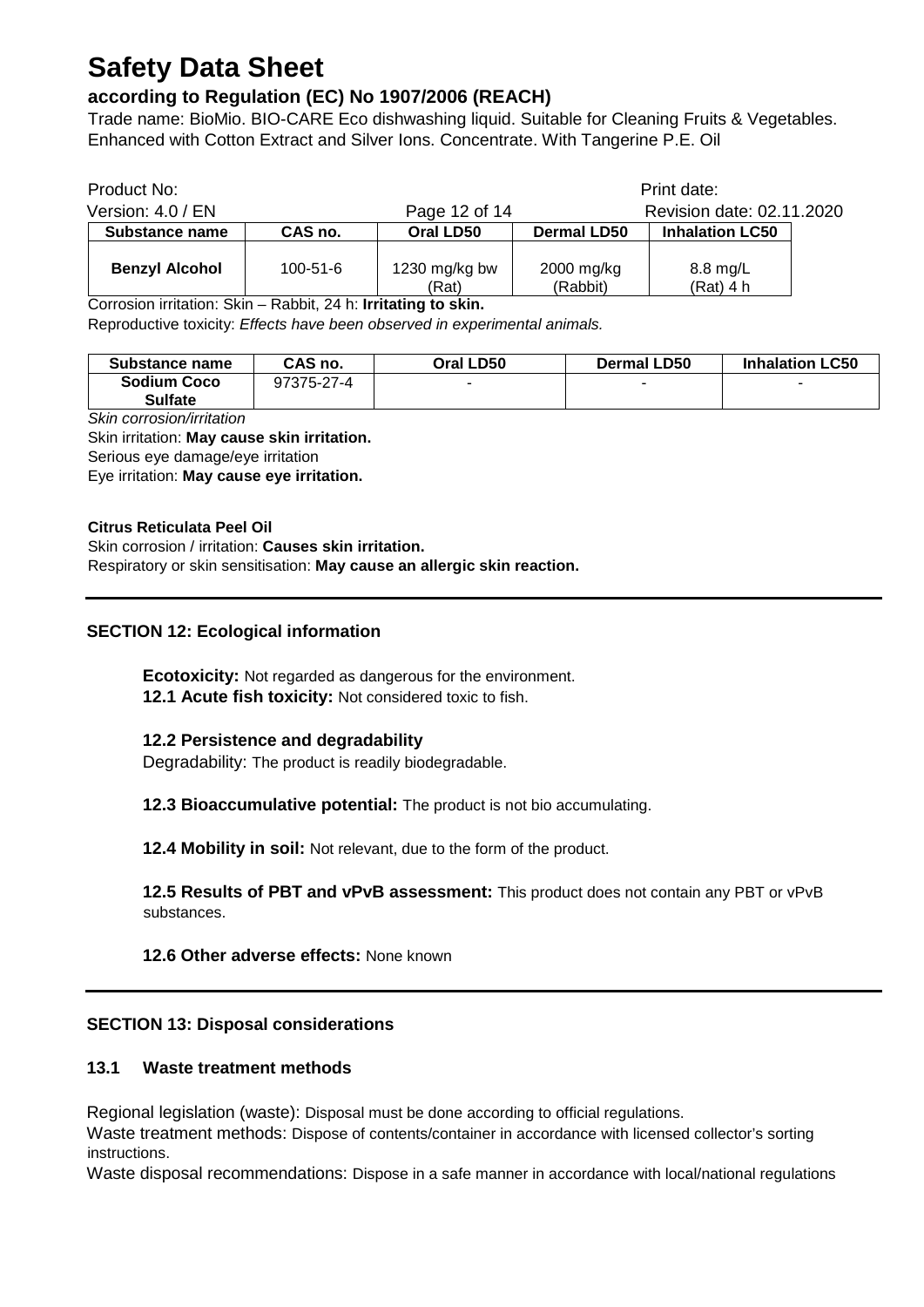### **according to Regulation (EC) No 1907/2006 (REACH)**

Trade name: BioMio. BIO-CARE Eco dishwashing liquid. Suitable for Cleaning Fruits & Vegetables. Enhanced with Cotton Extract and Silver Ions. Concentrate. With Tangerine P.E. Oil

| Product No:       |               | Print date:               |
|-------------------|---------------|---------------------------|
| Version: 4.0 / EN | Page 13 of 14 | Revision date: 02.11.2020 |

#### **SECTION 14: Transport information**

|      |                                   | Land<br>transport<br>(ADR/RID) | <b>Inland waterway</b><br>transport (ADN) | Sea transport<br>(IMDG) | Air transport<br>$(ICAO-TI)$<br>IATA-DGR) |
|------|-----------------------------------|--------------------------------|-------------------------------------------|-------------------------|-------------------------------------------|
| 14.1 | UN No.                            | Not applicable                 | Not applicable                            | Not applicable          | Not applicable                            |
| 14.2 | <b>UN Proper shipping name</b>    | Not applicable                 | Not applicable                            | Not applicable          | Not applicable                            |
| 14.3 | <b>Transport hazard class(es)</b> | Not applicable                 | Not applicable                            | Not applicable          | Not applicable                            |
|      | Hazard label(s)                   | Not applicable                 | Not applicable                            | Not applicable          | Not applicable                            |
| 14.4 | <b>Packing group</b>              | Not applicable                 | Not applicable                            | Not applicable          | Not applicable                            |
| 14.5 | <b>Envirommental hazards</b>      | Not applicable                 | Not applicable                            | Not applicable          | Not applicable                            |

#### **SECTION 15: Regulatory information**

**15.1** Safety, health and environmental regulations/legislation specific for the substance or mixture

#### **EU regulations**

Classification and labelling of substances and preparations dangerous for supply. Safety data sheets preparations.

EU Legislation: Regulation (EC) No 1907/2006 of the European Parliament and of the Council of 18 December 2006 concerning the Registration, Evaluation, Authorisation and Restriction of Chemicals (REACH), establishing a European Chemicals Agency, amending Directive 1999/45/EC and repealing Council Regulation (EEC) No 793/93 and Commission Regulations (EC) No 1488/94 as well as Council Directive 76/769/EEC and Commission Directives 91/155/EEC, 93/67/EEC, 93/105/EC and 2000/21/EC, including amendments. Regulation (EC) No 1272/2008 of the European Parliament and of the Council of 16 December 2008 on classification, labelling and packaging of substances and mixtures, amending and repealing Directives 67/548/EEC and 1999/45/EC, and amending Regulation (EC) No 1907/2006 with amendments.

#### **Authorisations and/or restrictions on use**

Contains no REACH substances with Annex XVII restrictions Contains no substance on the REACH candidate list Contains no REACH Annex XIV substances

**Other EU regulations:** REGULATION (EC) No 648/2004 OF THE EUROPEAN PARLIAMENT AND OF THE COUNCIL of 31 March 2004 on detergents

| <b>Component</b>                                | %       |
|-------------------------------------------------|---------|
| - anionic surfactants                           | $5-15%$ |
| - non-ionic surfactants                         | $< 5\%$ |
| - amphoteric surfactants                        | $< 5\%$ |
| - pH-regulators (citric acid)                   | $< 5\%$ |
| - preservative (silver citrate, benzyl alcohol) | $< 5\%$ |
| - cotton seed extract                           | $< 5\%$ |